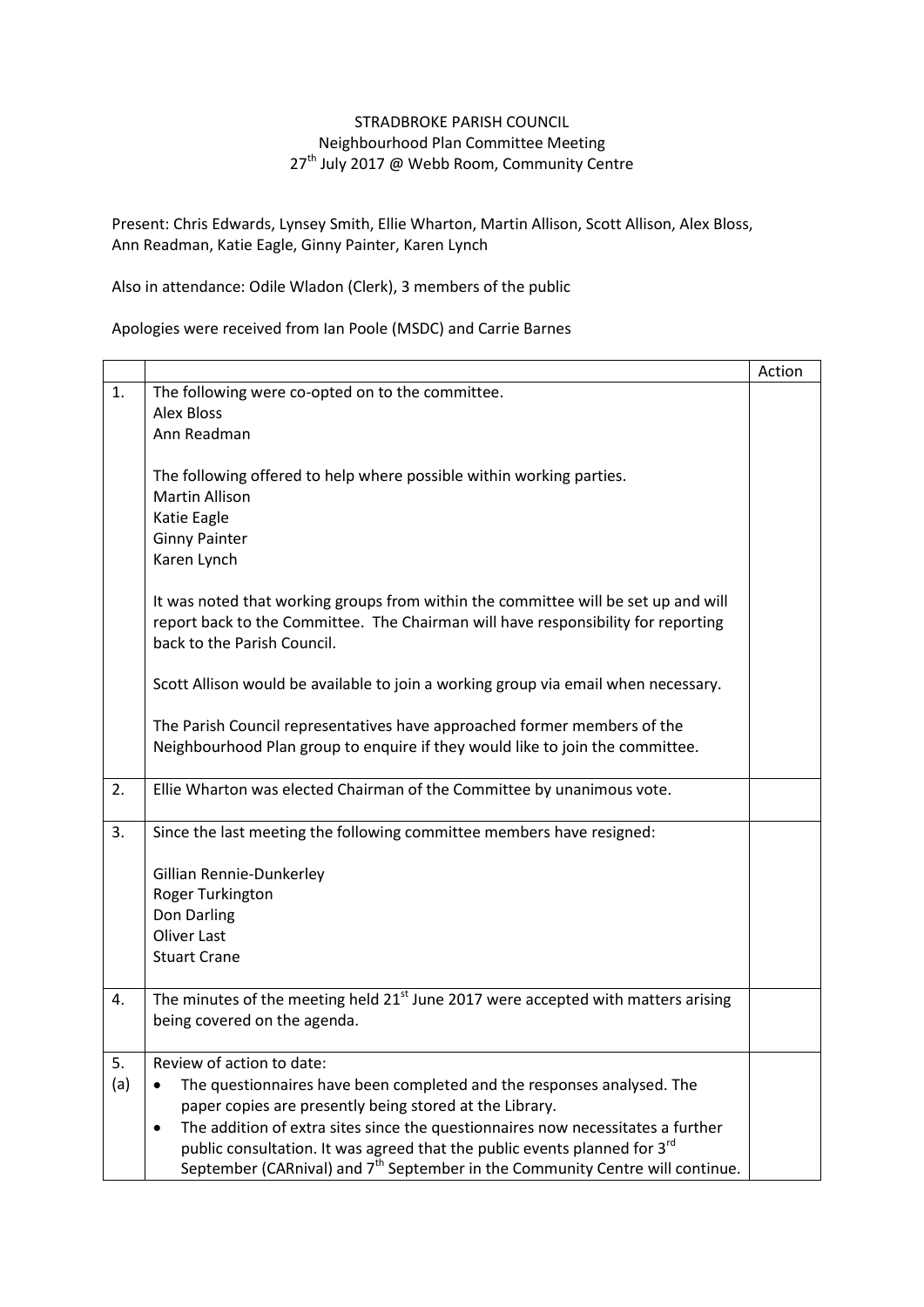|     | The information required for the event includes green spaces alongside the sites                                                                                                    |       |
|-----|-------------------------------------------------------------------------------------------------------------------------------------------------------------------------------------|-------|
|     | proposed for development. An additional requirement is a glossary of terms (see                                                                                                     |       |
|     | 10 below)                                                                                                                                                                           |       |
|     | The following provisionally offered help at the open events:                                                                                                                        |       |
|     | 3/9/17 CE/EW/MA                                                                                                                                                                     |       |
|     | 7/9/17 AB/LS                                                                                                                                                                        |       |
| (b) | Draft Plan - a skeleton plan was reviewed and it was decided to adopt this as a                                                                                                     | Clerk |
|     | working document.                                                                                                                                                                   |       |
| (c) | No draft policies have been handed over at the present time. Ian Poole has been                                                                                                     |       |
|     | asked to forward any documents he has on his return from holiday. Policies will                                                                                                     |       |
|     | more than likely be written from scratch due to the lack of any handover drafts.                                                                                                    |       |
| (d) | The following key documents need to be circulated to all committee members:                                                                                                         |       |
|     | Village Design Statement and update                                                                                                                                                 |       |
|     | <b>Housing Needs Survey</b>                                                                                                                                                         |       |
|     | Emerging Local Plan (Mid Suffolk District Council)                                                                                                                                  |       |
|     | <b>Gant Chart</b>                                                                                                                                                                   |       |
| 6.  | Actions taken since 17 <sup>th</sup> July 2017:                                                                                                                                     |       |
| (a) | <b>Site Assessments</b>                                                                                                                                                             |       |
|     | The site assessments were carried out on 26 <sup>th</sup> July by AECOM. This support is                                                                                            |       |
|     | provided using Government funding. All 13 sites have undergone an assessment. A                                                                                                     |       |
|     | draft will be issued to which we must respond with a final report to be released by<br>14 <sup>th</sup> August. The surveyor commented on a key point that being the pinch point on |       |
|     | Queens Street, this will be noted within the infrastructure section. The sites were                                                                                                 |       |
|     | assessed using a range of densities of between 15 and 35 dwellings per hectare.                                                                                                     |       |
|     |                                                                                                                                                                                     |       |
| (b) | Carrie Barnes and the Clerk visited the medical centre. The Practice gave the                                                                                                       |       |
|     | following statement concerning the requirements of the practice in respect of future                                                                                                |       |
|     | development:                                                                                                                                                                        |       |
|     | This seems to be a scenario that is facing many Practices and the nationwide picture                                                                                                |       |
|     | for primary care services is a challenging one, there is a health professional                                                                                                      |       |
|     | recruitment crisis. We are in a fortunate position that the number of patients per                                                                                                  |       |
|     | GP for us is less than the national average and we have a full strength clinical team,                                                                                              |       |
|     | many Practices in the locality have struggled to recruit.                                                                                                                           |       |
|     |                                                                                                                                                                                     |       |
|     | We will always try to provide the best possible service to our patients, and if patients                                                                                            |       |
|     | numbers grew we would need to have a plan as to how we would manage these                                                                                                           |       |
|     | increases in patient numbers. Our current premises would need expanding as we                                                                                                       |       |
|     | could not currently accommodate any further clinicians and staff, we would indeed                                                                                                   |       |
|     | need further car parking. It is very unlikely that we would be able to source NHS                                                                                                   |       |
|     | funding for expanding our Premises so funding for our expansion could possibly form                                                                                                 |       |
|     | part of the developers proposals?                                                                                                                                                   |       |
|     |                                                                                                                                                                                     |       |
|     | NHS Funding is per patient, so Practices are unable to recruit new staff resources                                                                                                  |       |
|     | until patient numbers have reached a point where appropriate funding is in place,                                                                                                   |       |
|     | and of course there is the potential that within this challenging primary care                                                                                                      |       |
|     | environment we could struggle to recruit                                                                                                                                            |       |
| (c) | Primary School. Carrie, Chris Edwards and the Clerk met with the Chair of                                                                                                           |       |
|     | Governors, the Chair of the Resources Committee and the Executive Headteacher                                                                                                       |       |
|     | and discussed the implications of possible development within Stradbroke. The                                                                                                       |       |
|     | discussions surrounded the capacity of the school, parking and pre-school provision.                                                                                                |       |
|     |                                                                                                                                                                                     |       |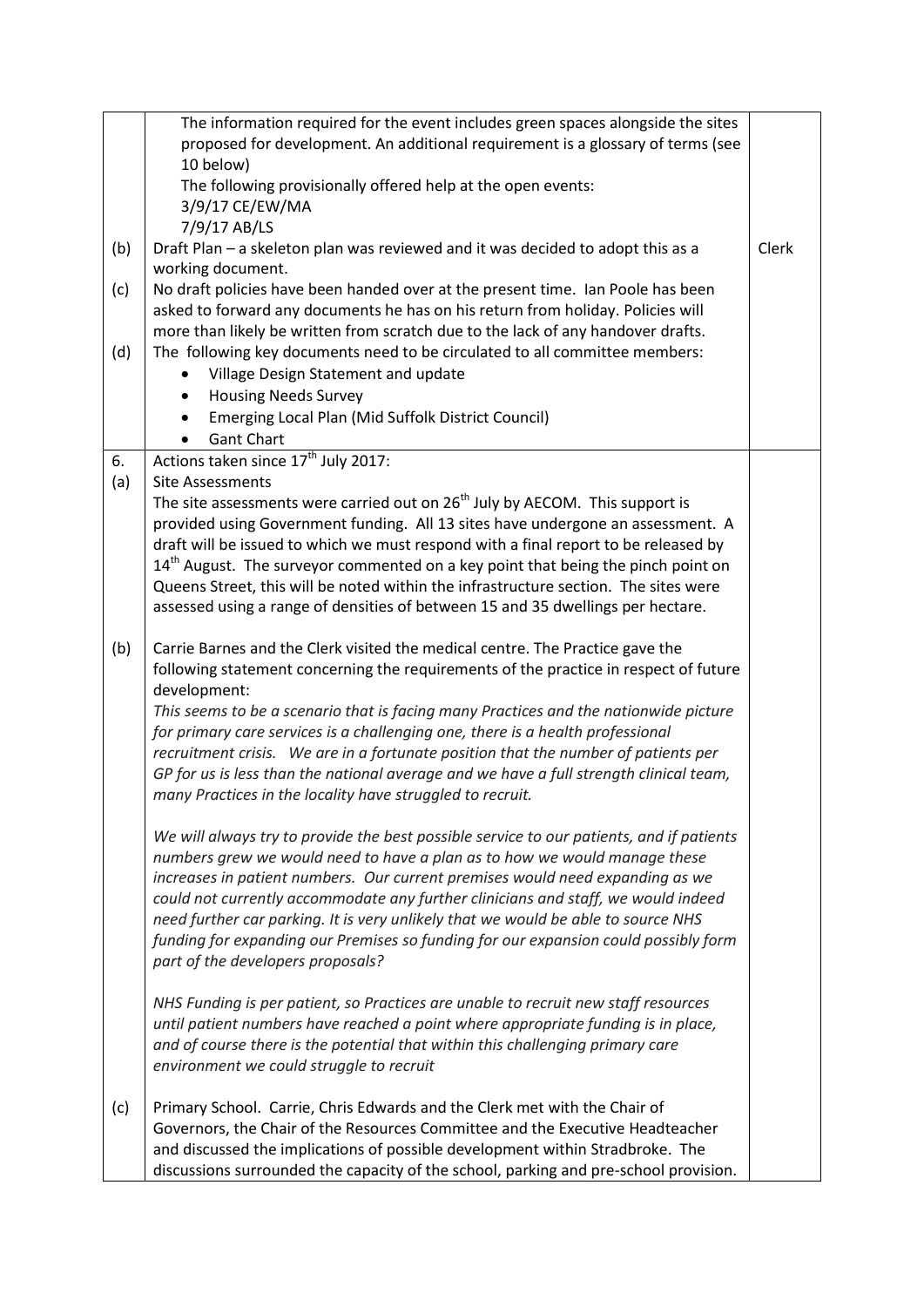|     | It was unidentified that the school will be a primary policy area for the village.                                                                                                                                                                                                                                                                                                                                                                                                                                                                                                                                                               |                        |
|-----|--------------------------------------------------------------------------------------------------------------------------------------------------------------------------------------------------------------------------------------------------------------------------------------------------------------------------------------------------------------------------------------------------------------------------------------------------------------------------------------------------------------------------------------------------------------------------------------------------------------------------------------------------|------------------------|
| (d) | There has already been some work on the requirements of the High School and<br>thanks were expressed to Don Darling for this. Chris and the Clerk held a meeting<br>with the Head of School and Finance Officer of Stradbroke High School and they<br>identified key areas that would need addressing if the school expanded. A common<br>theme linking to previous work is lack of $6th$ form and transport difficulties to post 16<br>provision from rural areas. This remains a major concern                                                                                                                                                 |                        |
| (e) | Barley Brigg - a brief update was given on the outcome of a site assessment. The<br>Parish Council have yet to discuss this planning application and a full report will be<br>given at a future meeting, the cumulative impact of the extra deliveries will have an<br>impact on the village, and the apparent development of a micro power station on<br>the village fringe that can generate several megawatts of power but which offers no<br>direct benefit to villagers. Scott commented that in Denmark national policy<br>required such stations to share the benefit locally and consequently many were co-<br>operatives.               |                        |
| (f) | UK Power – the cost of a new substation is estimated to be in the region of $£25,000$<br>per new dwelling. With Stradbroke almost at capacity this is a crucial factor for<br>consideration within the cumulative effect on infrastructure. (post meeting an initial<br>response has been received looking to follow up the matter).                                                                                                                                                                                                                                                                                                             | <b>CE</b><br><b>CE</b> |
| (g) | Anglian Water - no response to our request for information has been received to<br>date. Chris Edwards will follow this up.                                                                                                                                                                                                                                                                                                                                                                                                                                                                                                                      |                        |
| (h) | Gas Supply - this is an area worth noting for future reference.                                                                                                                                                                                                                                                                                                                                                                                                                                                                                                                                                                                  |                        |
| (i) | Community Policing - Carrie Barnes and the Clerk attended a Locality meeting of the<br>Safer Neighbourhood Policing team. During the discussions it was noted that<br>communities can club together and employ a PCSO between them, the cost being<br>£31,000 p.a. - this is something that could be considered.                                                                                                                                                                                                                                                                                                                                 |                        |
| 7.  | Chris has identified that there is additional free technical support and grant funding<br>of up to £15,000 available from Locality. The grant can be used to help produce the<br>final plan including possibly engaging a planning consultant to review the policies on<br>behalf of the PC before submission for official inspection. Policies are the thing the<br>Inspectors are most interested in. Chris Edwards will circulate details of a possible<br>candidate for this role, the cost for this service would be in the region of £500 per<br>policy. Agreement of the Parish Council will be sought to apply for the grant<br>funding. | <b>CE</b>              |
|     | AECOM have identified areas where technical support could be offered in respect of<br>Master Planning and Viability. Chris will progress these areas with AECOM.                                                                                                                                                                                                                                                                                                                                                                                                                                                                                 | <b>CE</b>              |
| 8.  | Business Forum - Don Darling confirmed that the results of the business<br>questionnaire were available, possibly online. The Clerk will investigate this and<br>feedback.                                                                                                                                                                                                                                                                                                                                                                                                                                                                       | Clerk                  |
| 9.  | The Committee voted unanimously to continue working with the consultant from<br>Mid Suffolk District Council, Ian Poole.                                                                                                                                                                                                                                                                                                                                                                                                                                                                                                                         |                        |
|     | The Chairman asked and received permission to formally appoint the Parish Clerk as                                                                                                                                                                                                                                                                                                                                                                                                                                                                                                                                                               | EW                     |